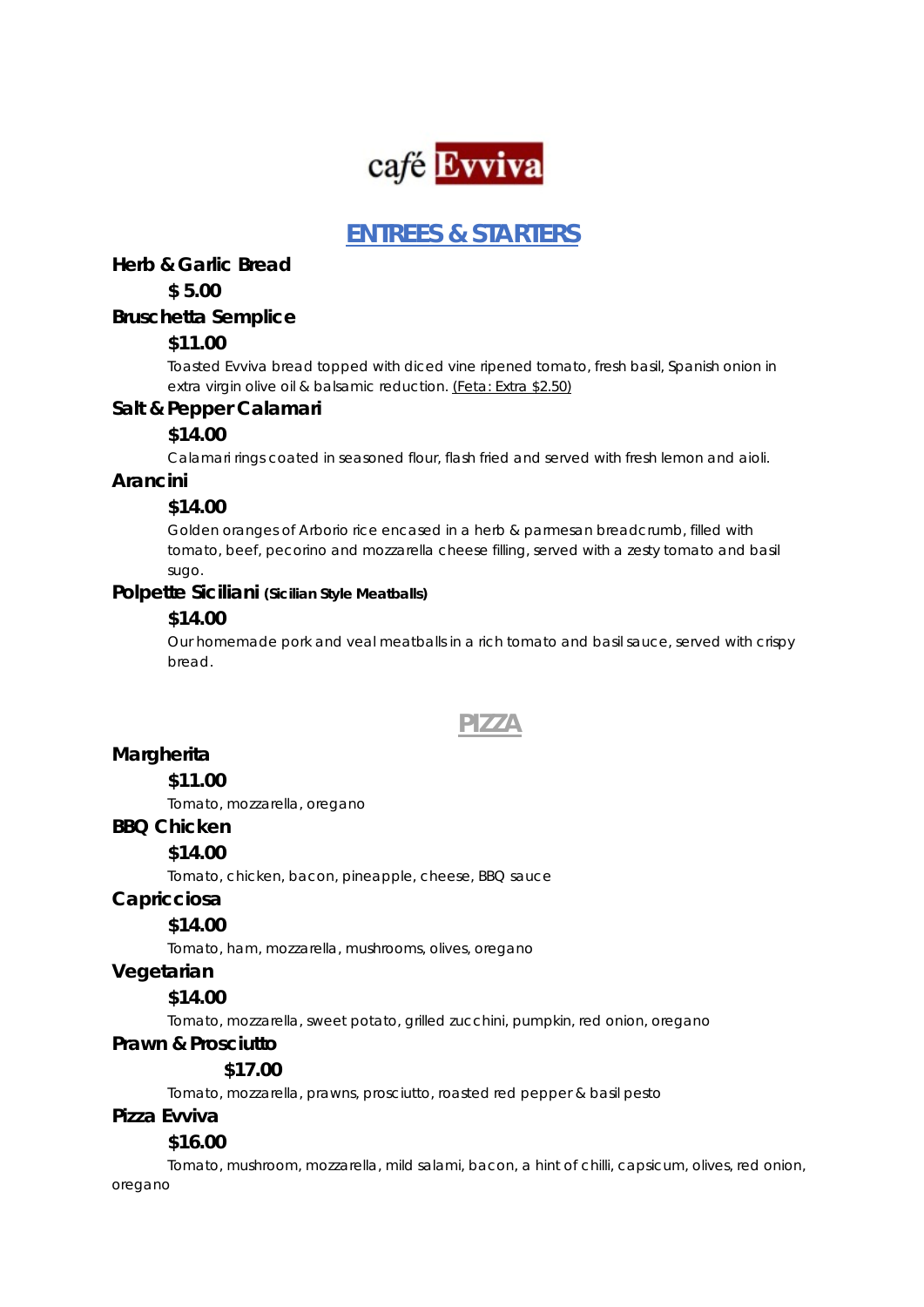# **SALADS**

#### **Roasted Pumpkin, Chicken & Feta Salad**

#### **\$24.00**

Grilled chicken breast served on mixed salad greens with roasted pumpkin, feta cheese and pine-nuts finished with a white wine vinaigrette and a sweet balsamic reduction.

#### **Mediterranean Lamb Salad**

#### **\$25.00**

Grilled lamb fillet served on a Mediterranean style salad with sundried tomato, olives, red peppers, cucumber, tomato, mixed salad greens & crispy pita bread, finished with Tzatziki and a drizzling of balsamic reduction.

# **PASTA & RISOTTO**

## **Risotto con Zucca**

#### **\$19.50**

 Chicken, bacon, roasted pumpkin, pine-nuts & fresh baby spinach in a honey infused cream sauce.

#### **Risotto alla Calabrese**

#### **\$19.50**

Made with Italian salami, bacon, roasted red peppers, olives and oregano in a tangy braised tomato sauce finished with shaved parmesan cheese.

#### **Spaghetti Bolognese**

#### **\$19.00**

The classic recipe.

#### **Spaghetti Alla Marinara**

#### **\$24.00**

Spaghetti with fresh seafood including, prawns, scallops, mussels, calamari, shrimp and fish combined with garlic and Italian herbs in a traditional braised tomato sauce.

#### **Fettuccini Alla Carbonara**

#### **\$19.50**

Fettuccini tossed with sautéed onion, bacon, cream, egg and parmesan.

#### **Lasagne**

## **\$19.00**

Made with layers of pasta, homemade Bolognese sauce, mozzarella and fresh parmesan served with a mixed side salad.

## **Gnocchi alla Panna**

## **\$19.50**

Gnocchi tossed in with field mushroom and spring onion in a white wine and creamy cheese sauce.